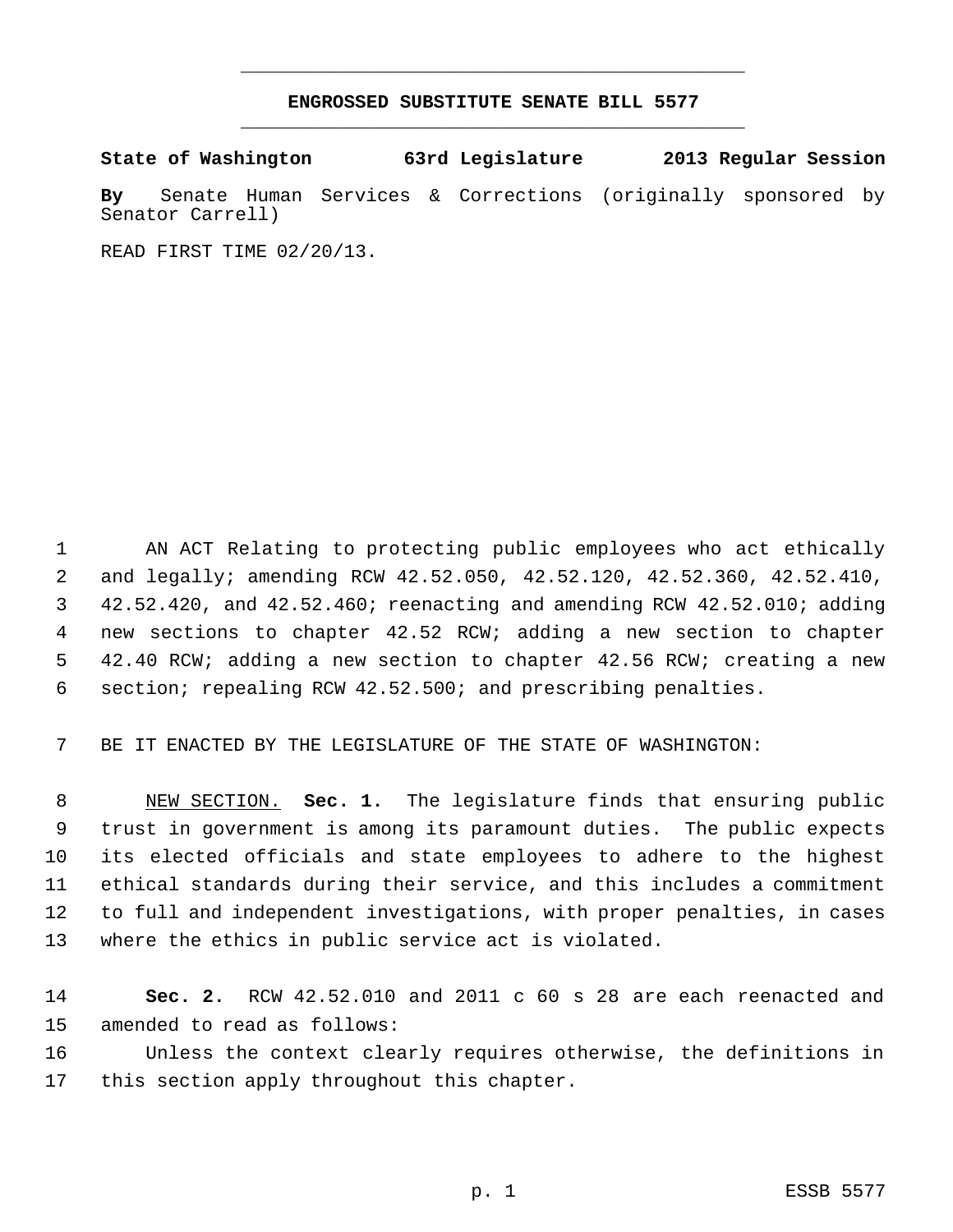(1) "Agency" means any state board, commission, bureau, committee, department, institution, division, or tribunal in the legislative, executive, or judicial branch of state government. "Agency" includes all elective offices, the state legislature, those institutions of higher education created and supported by the state government, and those courts that are parts of state government.

 (2) "Assist" means to act, or offer or agree to act, in such a way as to help, aid, advise, furnish information to, or otherwise provide assistance to another person, believing that the action is of help, aid, advice, or assistance to the person and with intent so to assist such person.

 (3) "Beneficial interest" has the meaning ascribed to it under the Washington case law. However, an ownership interest in a mutual fund or similar investment pooling fund in which the owner has no management powers does not constitute a beneficial interest in the entities in which the fund or pool invests.

 (4) "Compensation" means anything of economic value, however designated, that is paid, loaned, granted, or transferred, or to be paid, loaned, granted, or transferred for, or in consideration of, personal services to any person.

 (5) "Confidential information" means (a) specific information, rather than generalized knowledge, that is not available to the general public on request or (b) information made confidential by law.

 (6) "Contract" or "grant" means an agreement between two or more persons that creates an obligation to do or not to do a particular thing. "Contract" or "grant" includes, but is not limited to, an employment contract, a lease, a license, a purchase agreement, or a sales agreement.

 (7) "Ethics" means adherence to the standards as set forth in this chapter.

 (8) "Ethics boards" means the commission on judicial conduct, the legislative ethics board, and the executive ethics board.

33 ( $(\langle 48 \rangle)$ ) (9) "Family" has the same meaning as "immediate family" in RCW 42.17A.005.

35  $((+9))$  (10) "Gift" means anything of economic value for which no consideration is given. "Gift" does not include:

(a) Items from family members or friends where it is clear beyond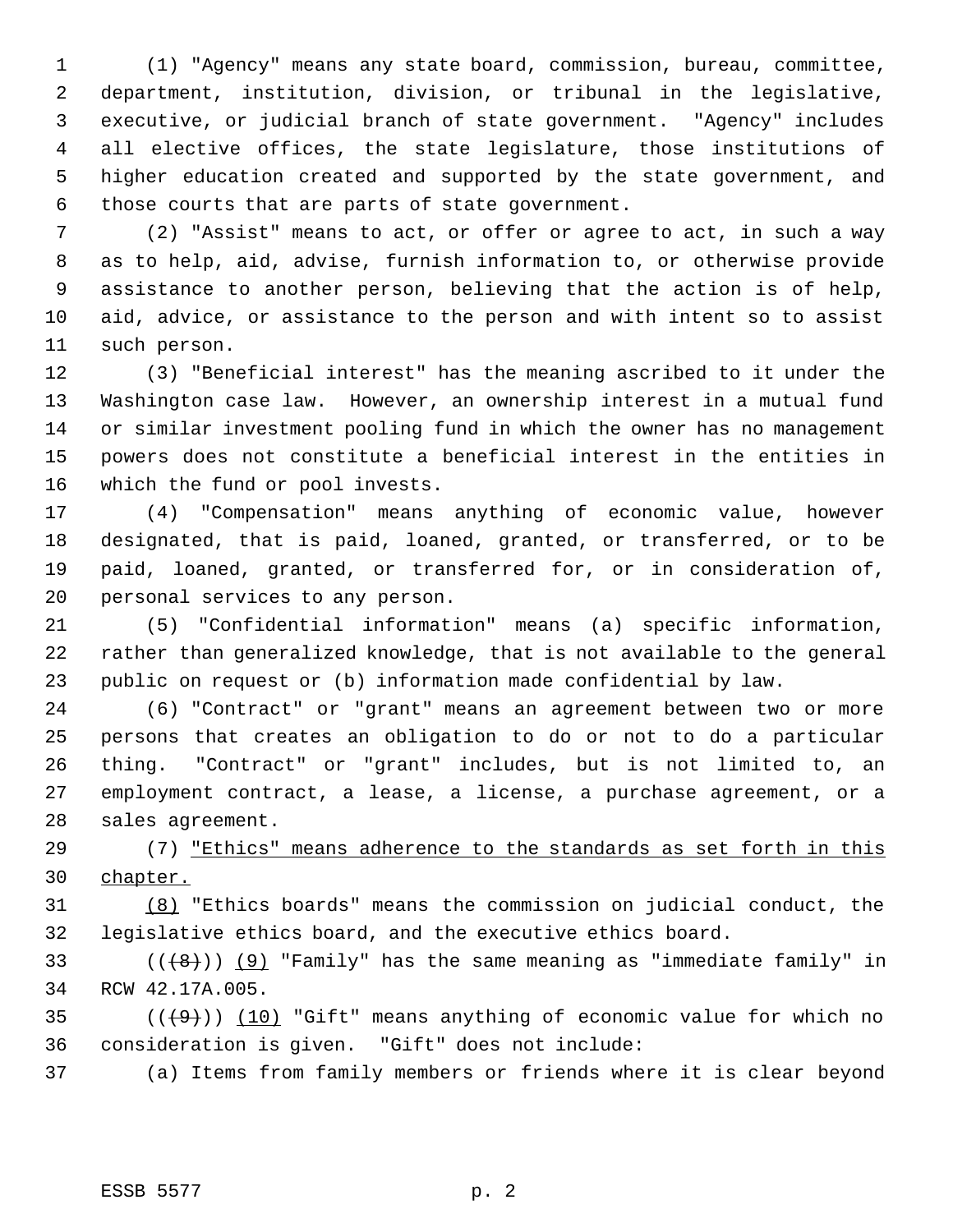a reasonable doubt that the gift was not made as part of any design to gain or maintain influence in the agency of which the recipient is an officer or employee;

 (b) Items related to the outside business of the recipient that are customary and not related to the recipient's performance of official duties;

 (c) Items exchanged among officials and employees or a social event 8 hosted or sponsored by a state officer or state employee for coworkers;

 (d) Payments by a governmental or nongovernmental entity of reasonable expenses incurred in connection with a speech, presentation, appearance, or trade mission made in an official capacity. As used in this subsection, "reasonable expenses" are limited to travel, lodging, and subsistence expenses incurred the day before through the day after 14 the event;

 (e) Items a state officer or state employee is authorized by law to accept;

 (f) Payment of enrollment and course fees and reasonable travel expenses attributable to attending seminars and educational programs sponsored by a bona fide governmental or nonprofit professional, educational, trade, or charitable association or institution. As used in this subsection, "reasonable expenses" are limited to travel, lodging, and subsistence expenses incurred the day before through the 23 day after the event;

 (g) Items returned by the recipient to the donor within thirty days of receipt or donated to a charitable organization within thirty days of receipt;

(h) Campaign contributions reported under chapter 42.17A RCW;

 (i) Discounts available to an individual as a member of an employee group, occupation, or similar broad-based group; and

 (j) Awards, prizes, scholarships, or other items provided in recognition of academic or scientific achievement.

 $((+10))$  (11) "Head of agency" means the chief executive officer of an agency. In the case of an agency headed by a commission, board, committee, or other body consisting of more than one natural person, agency head means the person or board authorized to appoint agency employees and regulate their conduct.

37  $((+11))$   $(12)$  "Honorarium" means money or thing of value offered to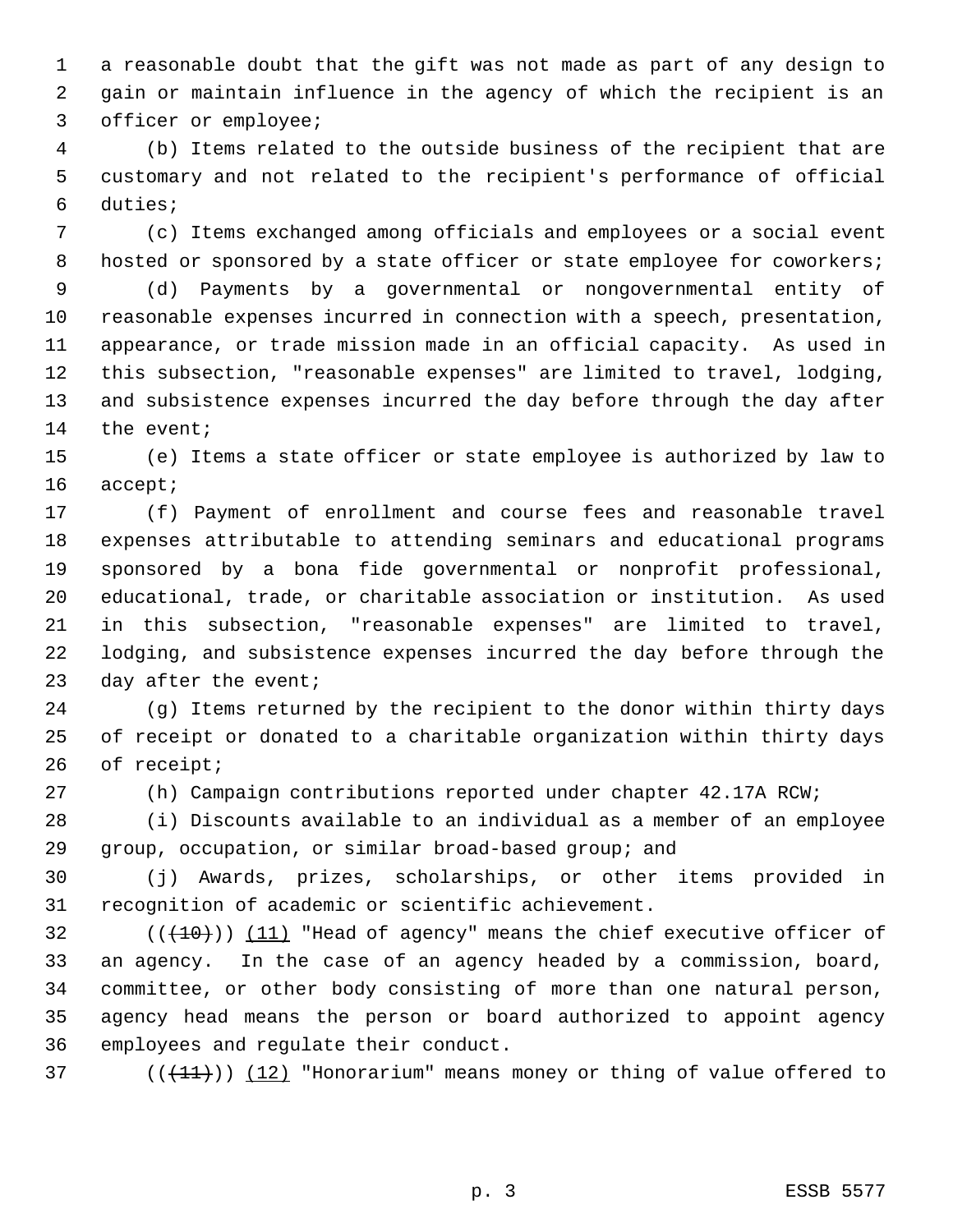a state officer or state employee for a speech, appearance, article, or similar item or activity in connection with the state officer's or state employee's official role.

4 (( $(12)$ )) (13) "Official duty" means those duties within the specific scope of employment of the state officer or state employee as defined by the officer's or employee's agency or by statute or the state Constitution.

8 (( $(13)$ )) (14) "Participate" means to participate in state action or a proceeding personally and substantially as a state officer or state employee, through approval, disapproval, decision, recommendation, the rendering of advice, investigation, or otherwise but does not include preparation, consideration, or enactment of legislation or the performance of legislative duties.

14  $((+14))$  (15) "Person" means any individual, partnership, association, corporation, firm, institution, or other entity, whether or not operated for profit.

17 (( $\left(\frac{15}{15}\right)$ ) (16) "Regulatory agency" means any state board, commission, department, or officer, except those in the legislative or judicial branches, authorized by law to conduct adjudicative proceedings, issue permits or licenses, or to control or affect interests of identified persons.

 $((+16))$  (17) "Responsibility" in connection with a transaction involving the state, means the direct administrative or operating authority, whether intermediate or final, and either exercisable alone or through subordinates, effectively to approve, disapprove, or otherwise direct state action in respect of such transaction.

 $((+17))$   $(18)$  "State action" means any action on the part of an agency, including, but not limited to:

(a) A decision, determination, finding, ruling, or order; and

 (b) A grant, payment, award, license, contract, transaction, sanction, or approval, or the denial thereof, or failure to act with respect to a decision, determination, finding, ruling, or order.

 $((+18))$   $(19)$  "State employee" means an individual who is employed by an agency in any branch of state government. For purposes of this chapter, employees of the superior courts are not state officers or state employees.

37  $((+19))$   $(20)$  "State officer" means every person holding a position of public trust in or under an executive, legislative, or judicial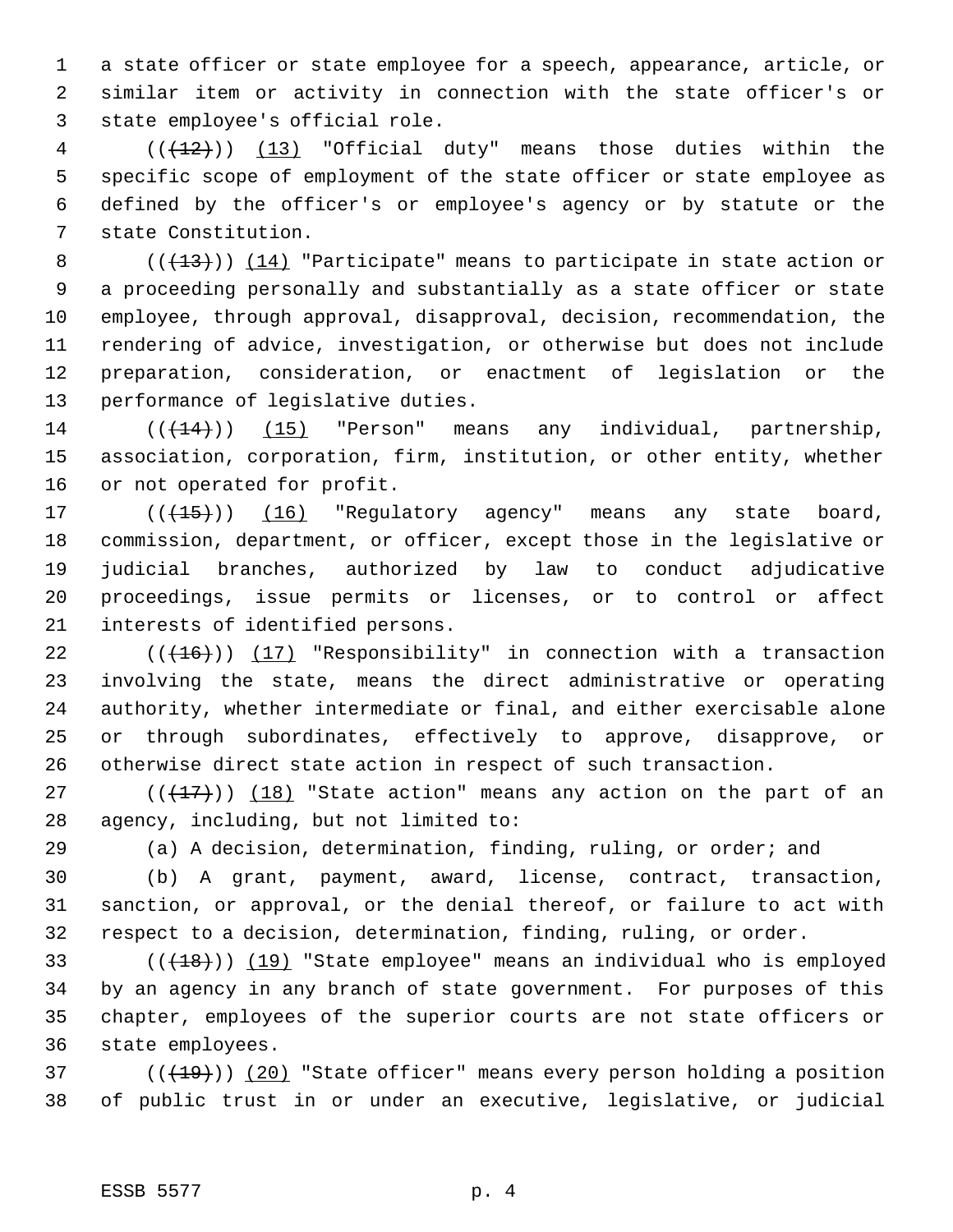office of the state. "State officer" includes judges of the superior court, judges of the court of appeals, justices of the supreme court, members of the legislature together with the secretary of the senate and the chief clerk of the house of representatives, holders of elective offices in the executive branch of state government, chief executive officers of state agencies, members of boards, commissions, or committees with authority over one or more state agencies or institutions, and employees of the state who are engaged in supervisory, policy-making, or policy-enforcing work. For the purposes of this chapter, "state officer" also includes any person exercising or undertaking to exercise the powers or functions of a state officer.

12  $((+20))$   $(21)$  "Thing of economic value," in addition to its ordinary meaning, includes:

 (a) A loan, property interest, interest in a contract or other chose in action, and employment or another arrangement involving a right to compensation;

 (b) An option, irrespective of the conditions to the exercise of 18 the option; and

 (c) A promise or undertaking for the present or future delivery or procurement.

 $((21))$   $(22)(a)$  "Transaction involving the state" means a proceeding, application, submission, request for a ruling or other determination, contract, claim, case, or other similar matter that the state officer, state employee, or former state officer or state employee in question believes, or has reason to believe:

(i) Is, or will be, the subject of state action; or

(ii) Is one to which the state is or will be a party; or

 (iii) Is one in which the state has a direct and substantial proprietary interest.

 (b) "Transaction involving the state" does not include the following: Preparation, consideration, or enactment of legislation, including appropriation of moneys in a budget, or the performance of legislative duties by an officer or employee; or a claim, case, lawsuit, or similar matter if the officer or employee did not participate in the underlying transaction involving the state that is the basis for the claim, case, or lawsuit.

 ( $(\frac{22}{1})$ )  $(23)$  "University" includes "state universities" and "regional universities" as defined in RCW 28B.10.016 and also includes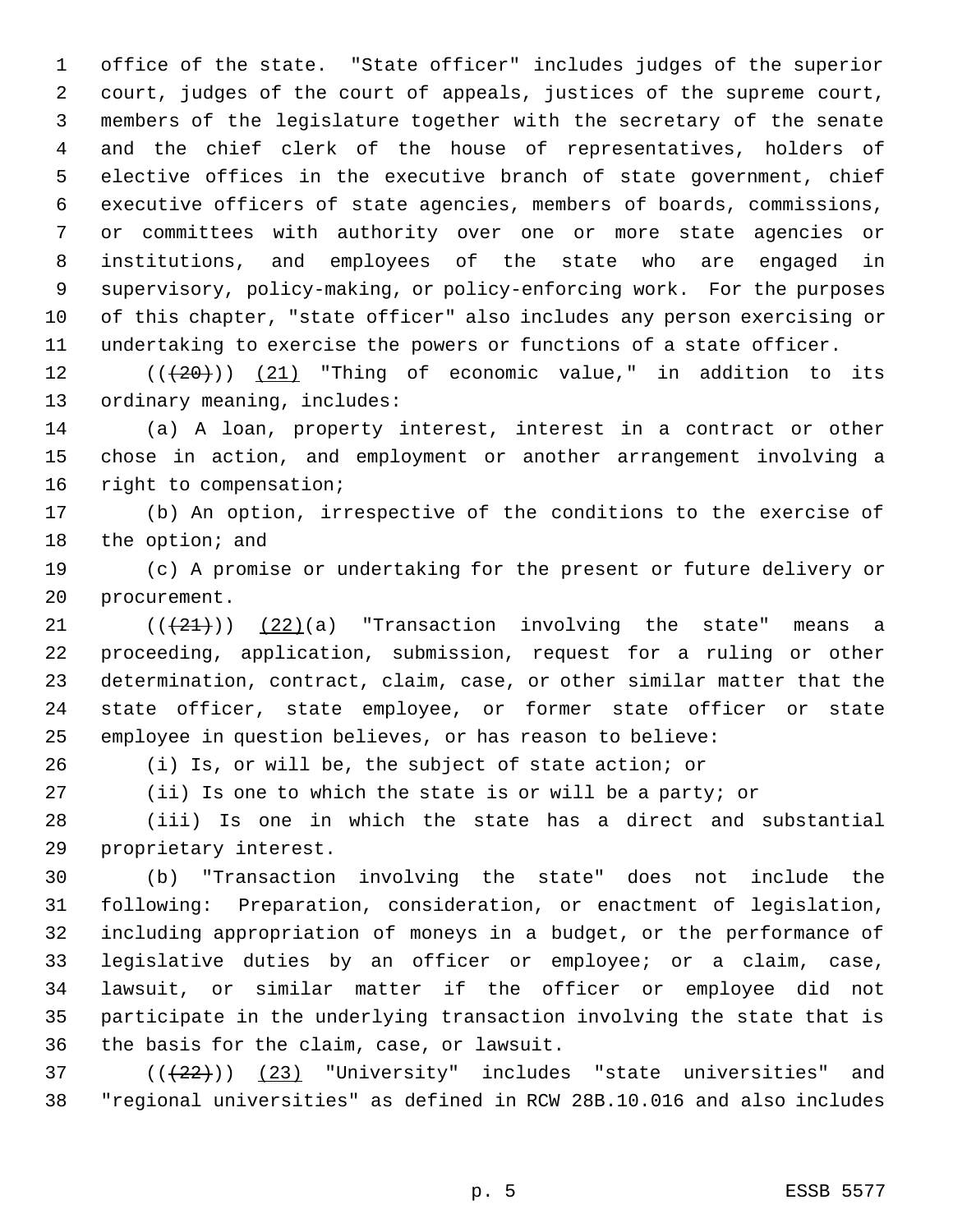any research or technology institute affiliated with a university, 2 including ((without-limitation, the Spokane Intercollegiate Research 3 and - Technology - Institute - and - the - Washington - Technology - Center)) innovate Washington.

 $((+23))$   $(24)$  "University research employee" means a state officer or state employee employed by a university, but only to the extent the state officer or state employee is engaged in research, technology transfer, approved consulting activities related to research and technology transfer, or other incidental activities.

 **Sec. 3.** RCW 42.52.050 and 2005 c 274 s 292 are each amended to read as follows:

 (1) No state officer or state employee may accept employment or engage in any business or professional activity that the officer or employee might reasonably expect would require or induce him or her to make an unauthorized disclosure of confidential information acquired by the official or employee by reason of the official's or employee's official position.

 (2) No state officer or state employee may make a disclosure of confidential information gained by reason of the officer's or employee's official position or otherwise use the information for his or her personal gain or benefit or the gain or benefit of another, unless the disclosure has been authorized by statute or by the terms of a contract involving (a) the state officer's or state employee's agency and (b) the person or persons who have authority to waive the confidentiality of the information.

 (3) No state officer or state employee may disclose confidential information to any person not entitled or authorized to receive the information.

 (4) No state officer or state employee may intentionally conceal a record if the officer or employee knew the record was required to be released under chapter 42.56 RCW, was under a personal obligation to release the record, and failed to do so. This subsection does not apply where the decision to withhold the record was made in good faith. As used in this subsection, "intentionally concealing a record" means that the state officer or state employee knew the record was required to be released under chapter 42.56 RCW, knew of the record's existence,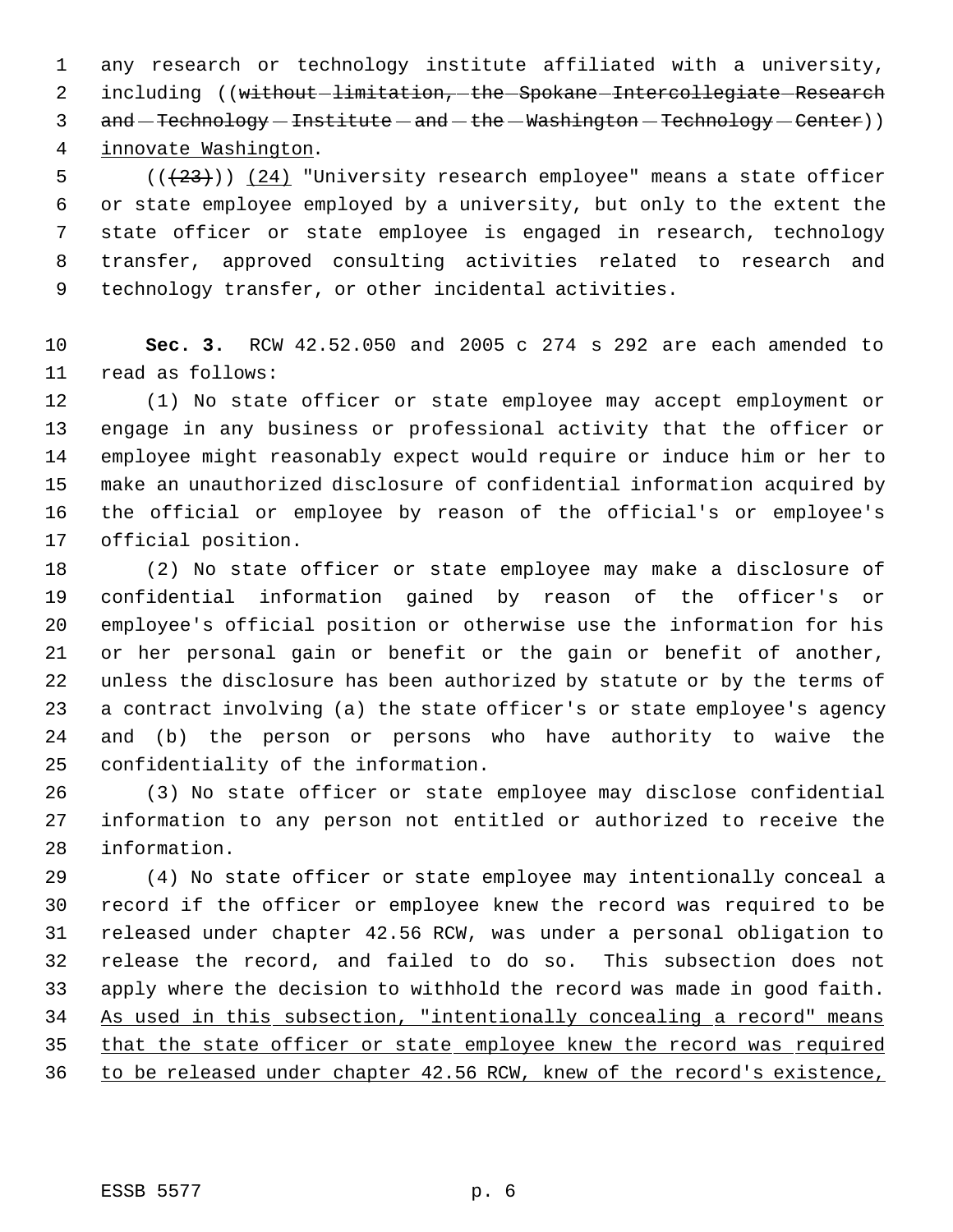1 and intentionally did not provide the record to the requestor within

2 the time frame established by the agency.

 NEW SECTION. **Sec. 4.** A new section is added to chapter 42.52 RCW to read as follows:

 Knowing acquiescence by a person exempt under chapter 41.06 or 41.56 RCW with authority to direct, control, or influence the actions of the state office or state employee in violation of RCW 42.52.020, 42.52.070, 42.52.120, or 42.52.160 constitutes a violation of this chapter.

 **Sec. 5.** RCW 42.52.120 and 1997 c 318 s 1 are each amended to read as follows:

 (1) No state officer or state employee may receive any thing of economic value under any contract or grant outside of his or her official duties. The prohibition in this subsection does not apply where the state officer or state employee has complied with RCW 16 42.52.030( $(\frac{2}{2})$ ) or each of the following conditions are met:

(a) The contract or grant is bona fide and actually performed;

 (b) The performance or administration of the contract or grant is not within the course of the officer's or employee's official duties, 20 or is not under the officer's or employee's official supervision;

 (c) The performance of the contract or grant is not prohibited by RCW 42.52.040 or by applicable laws or rules governing outside employment for the officer or employee;

 (d) The contract or grant is neither performed for nor compensated by any person from whom such officer or employee would be prohibited by RCW 42.52.150(4) from receiving a gift;

 (e) The contract or grant is not one expressly created or 28 authorized by the officer or employee in his or her official capacity;

 (f) The contract or grant would not require unauthorized disclosure of confidential information; and

 (g) The state officer or state employee has attended an ethics 32 training approved by the appropriate ethics board within the past 33 thirty-six months.

 (2) In addition to satisfying the requirements of subsection (1) of this section, a state officer or state employee may have a beneficial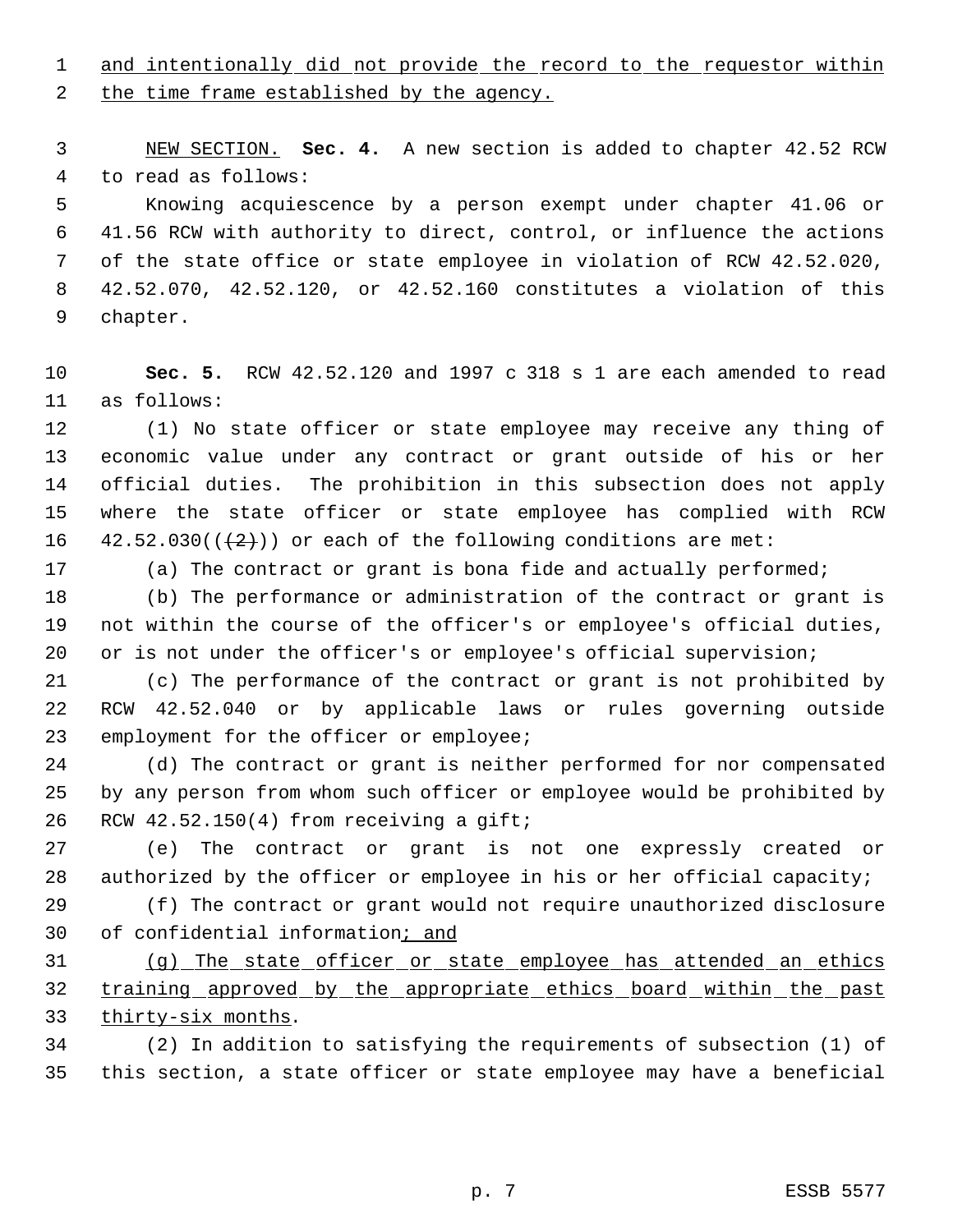interest in a grant or contract or a series of substantially identical contracts or grants with a state agency only if:

 (a) The contract or grant is awarded or issued as a result of an open and competitive bidding process in which more than one bid or grant application was received; or

 (b) The contract or grant is awarded or issued as a result of an open and competitive bidding or selection process in which the officer's or employee's bid or proposal was the only bid or proposal received and the officer or employee has been advised by the appropriate ethics board, before execution of the contract or grant, that the contract or grant would not be in conflict with the proper discharge of the officer's or employee's official duties; or

 (c) The process for awarding the contract or issuing the grant is not open and competitive, but the officer or employee has been advised by the appropriate ethics board that the contract or grant would not be in conflict with the proper discharge of the officer's or employee's official duties.

 (3) A state officer or state employee awarded a contract or issued a grant in compliance with subsection (2) of this section shall file the contract or grant with the appropriate ethics board within thirty days after the date of execution; however, if proprietary formulae, designs, drawings, or research are included in the contract or grant, the proprietary formulae, designs, drawings, or research may be deleted from the contract or grant filed with the appropriate ethics board.

 (4) This section does not prevent a state officer or state employee from receiving compensation contributed from the treasury of the United States, another state, county, or municipality if the compensation is received pursuant to arrangements entered into between such state, county, municipality, or the United States and the officer's or employee's agency. This section does not prohibit a state officer or state employee from serving or performing any duties under an employment contract with a governmental entity.

 (5) As used in this section, "officer" and "employee" do not include officers and employees who, in accordance with the terms of their employment or appointment, are serving without compensation from the state of Washington or are receiving from the state only reimbursement of expenses incurred or a predetermined allowance for such expenses.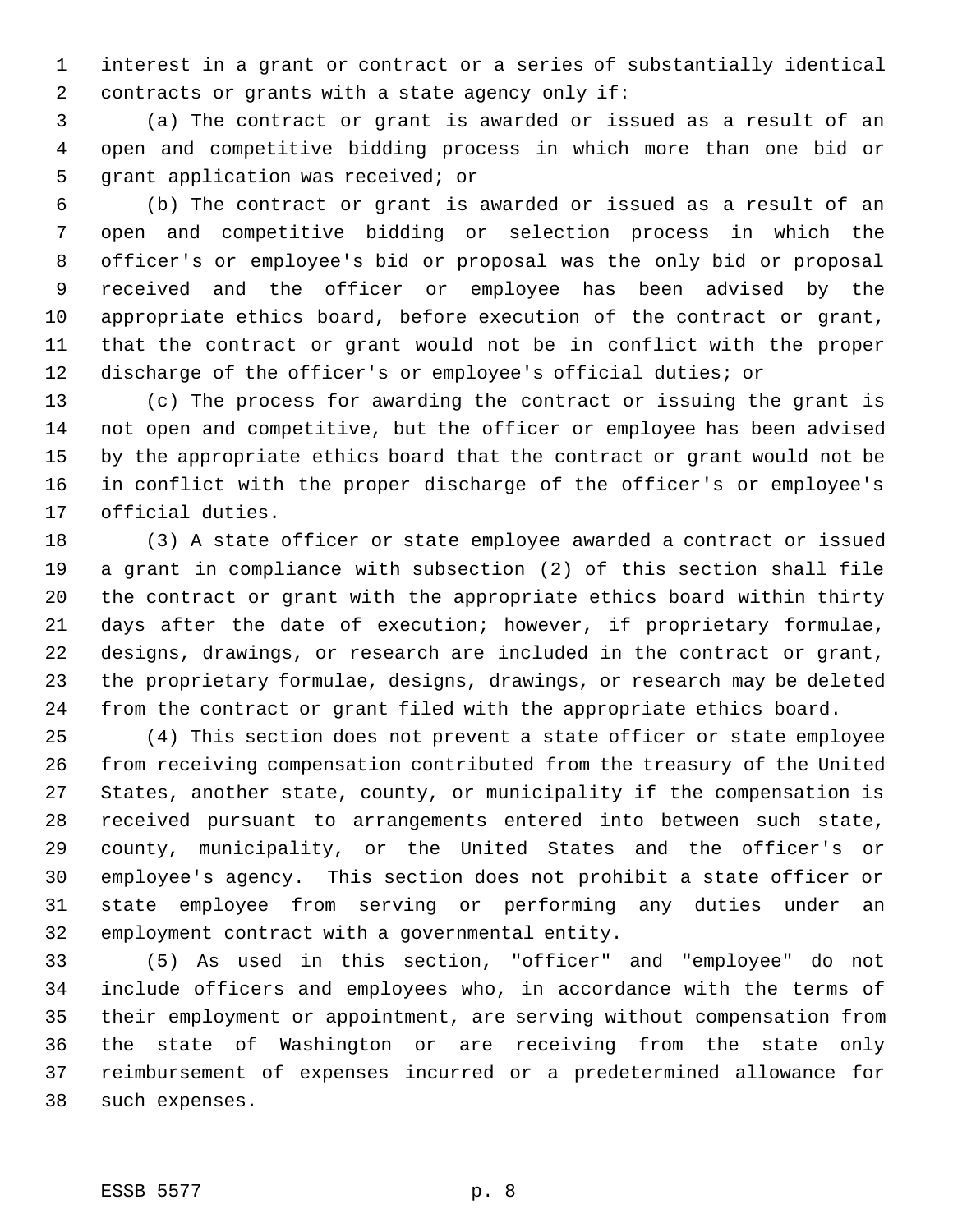**Sec. 6.** RCW 42.52.360 and 2005 c 106 s 5 are each amended to read as follows:

 (1) The executive ethics board shall enforce this chapter and rules adopted under it with respect to statewide elected officers and all other officers and employees in the executive branch, boards and commissions, and institutions of higher education.

 (2) The executive ethics board shall enforce this chapter with regard to the activities of university research employees as provided in this subsection.

 (a) With respect to compliance with RCW 42.52.030, 42.52.110, 42.52.130, 42.52.140, and 42.52.150, the administrative process shall be consistent with and adhere to no less than the current standards in regulations of the United States public health service and the office of the secretary of the department of health and human services in Title 42 C.F.R. Part 50, Subpart F relating to promotion of objectivity in research.

 (b) With respect to compliance with RCW 42.52.040, 42.52.080, and 42.52.120, the administrative process shall include a comprehensive system for the disclosure, review, and approval of outside work activities by university research employees while assuring that such employees are fulfilling their employment obligations to the university.

 (c) With respect to compliance with RCW 42.52.160, the administrative process shall include a reasonable determination by the university of acceptable private uses having de minimis costs to the university and a method for establishing fair and reasonable reimbursement charges for private uses the costs of which are in excess of de minimis.

(3) The executive ethics board shall:

(a) Develop educational materials and training;

 (b) Adopt rules and policies governing the conduct of business by the board, and adopt rules defining working hours for purposes of RCW 42.52.180 and where otherwise authorized under chapter 154, Laws of 1994;

(c) Issue advisory opinions;

 (d) Investigate, hear, and determine complaints by any person or on its own motion;

(e) Impose sanctions including reprimands and monetary penalties;

p. 9 ESSB 5577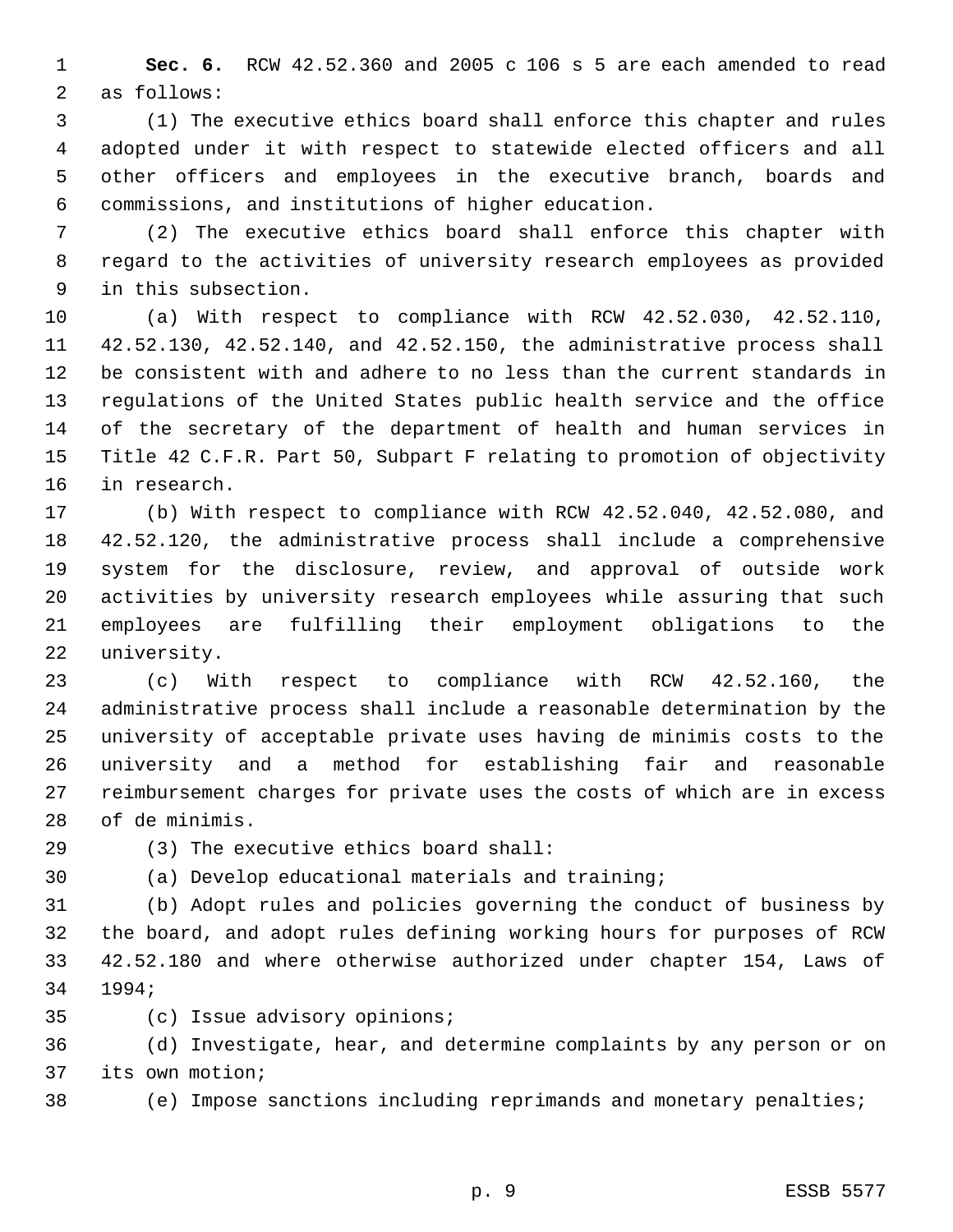(f) Recommend to the appropriate authorities suspension, removal from position, prosecution, or other appropriate remedy; and

 (g) Establish criteria regarding the levels of civil penalties appropriate for violations of this chapter and rules adopted under it.

(4) The board may:

 (a) Issue subpoenas for the attendance and testimony of witnesses and the production of documentary evidence relating to any matter under examination by the board or involved in any hearing;

(b) Administer oaths and affirmations;

10 (c) Examine witnesses; ((and))

(d) Receive evidence; and

 (e) Delegate its authority to issue complaints to the board's 13 executive director.

 (5) Except as provided in RCW 42.52.220, the executive ethics board may review and approve agency policies as provided for in this chapter. (6) This section does not apply to state officers and state

employees of the judicial branch.

 **Sec. 7.** RCW 42.52.410 and 1994 c 154 s 211 are each amended to read as follows:

 (1) A person may, personally or by his or her attorney, make, sign, and file with the appropriate ethics board a complaint on a form provided by the appropriate ethics board. The complaint shall state the name of the person alleged to have violated this chapter or rules adopted under it and the particulars thereof, and contain such other information as may be required by the appropriate ethics board.

 (2) If it has reason to believe that any person has been engaged or is engaging in a violation of this chapter or rules adopted under it, 28 an ethics board, or the executive director under authority delegated under RCW 42.52.360, may issue a complaint.

 (3)(a) A state employee who files a complaint with the appropriate 31 ethics board shall be afforded the protection afforded to a 32 whistleblower under RCW 42.40.050 and 49.60.210(2), subject to the 33 limitations of RCW 42.40.910. An agency, manager, or supervisor may not retaliate against a state employee who files a complaint with the appropriate ethics board.

(b) A state employee may not be denied the protections in chapter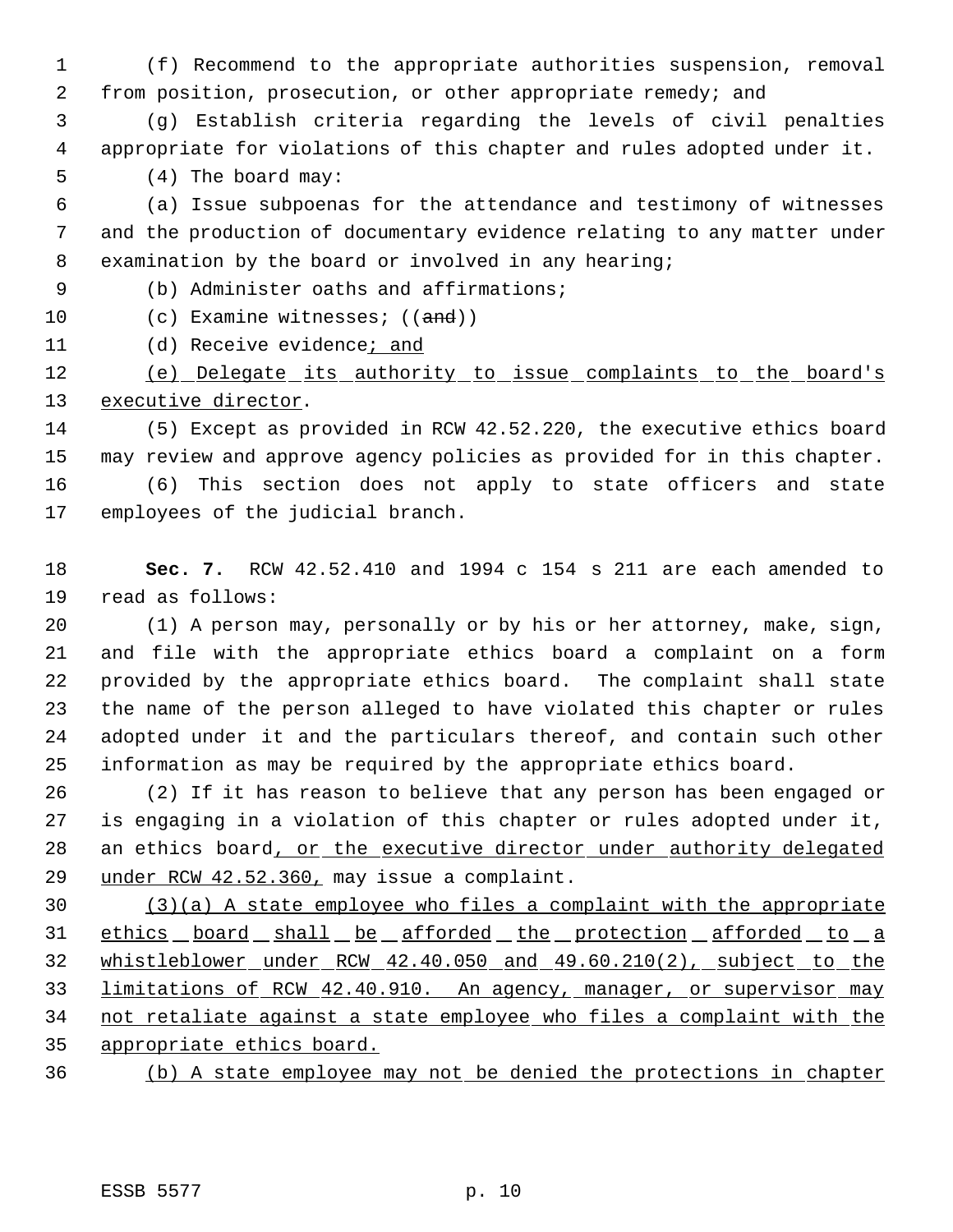42.40 RCW even if the ethics board denies an investigation of the complaint.

 (4) If a determination is made that a reprisal or retaliatory action has been taken against the state employee, the retaliator may be 5 subject to a civil penalty of up to five thousand dollars and the retaliator may be suspended from state employment for up to thirty days without pay. At a minimum, a letter of reprimand shall be placed in the retaliator's personnel file.

 **Sec. 8.** RCW 42.52.420 and 2000 c 211 s 1 are each amended to read as follows:

 (1) After the filing of any complaint, except as provided in RCW 42.52.450, the staff of the appropriate ethics board shall investigate the complaint as provided in this subsection (1).

14 (a) The ((investigation)) investigating ethics board shall ((be 15 <del>limited to</del>)) investigate the allegations contained in the complaint. 16 If the investigating ethics board discovers other potential ethics violations during the course of its investigation, it may file a new ethics complaint.

 (b) Agency staff may assist ethics board staff in carrying out the investigation, but in all cases ethics board staff must oversee the 21 investigation. Agency staff with actual or apparent conflicts of 22 interest because of a relationship with the persons under investigation 23 must disclose this relationship. Should the ethics board determine that there is a conflict of interest that may affect the investigation, the agency shall designate an independent employee with no conflict of interest to assist the ethics board with its investigation.

27 (c) When the investigation involves an employee exempt under chapter 41.06 or 41.56 RCW, and in the discretion of the ethics board, 29 the ethics board may request the assistance of the office of the 30 attorney general or a contract investigator in conducting its investigation.

 (2) The results of the investigation shall be reduced to writing and the staff shall either make a determination that the complaint should be dismissed pursuant to RCW 42.52.425, or recommend to the board that there is or that there is not reasonable cause to believe that a violation of this chapter or rules adopted under it has been or is being committed.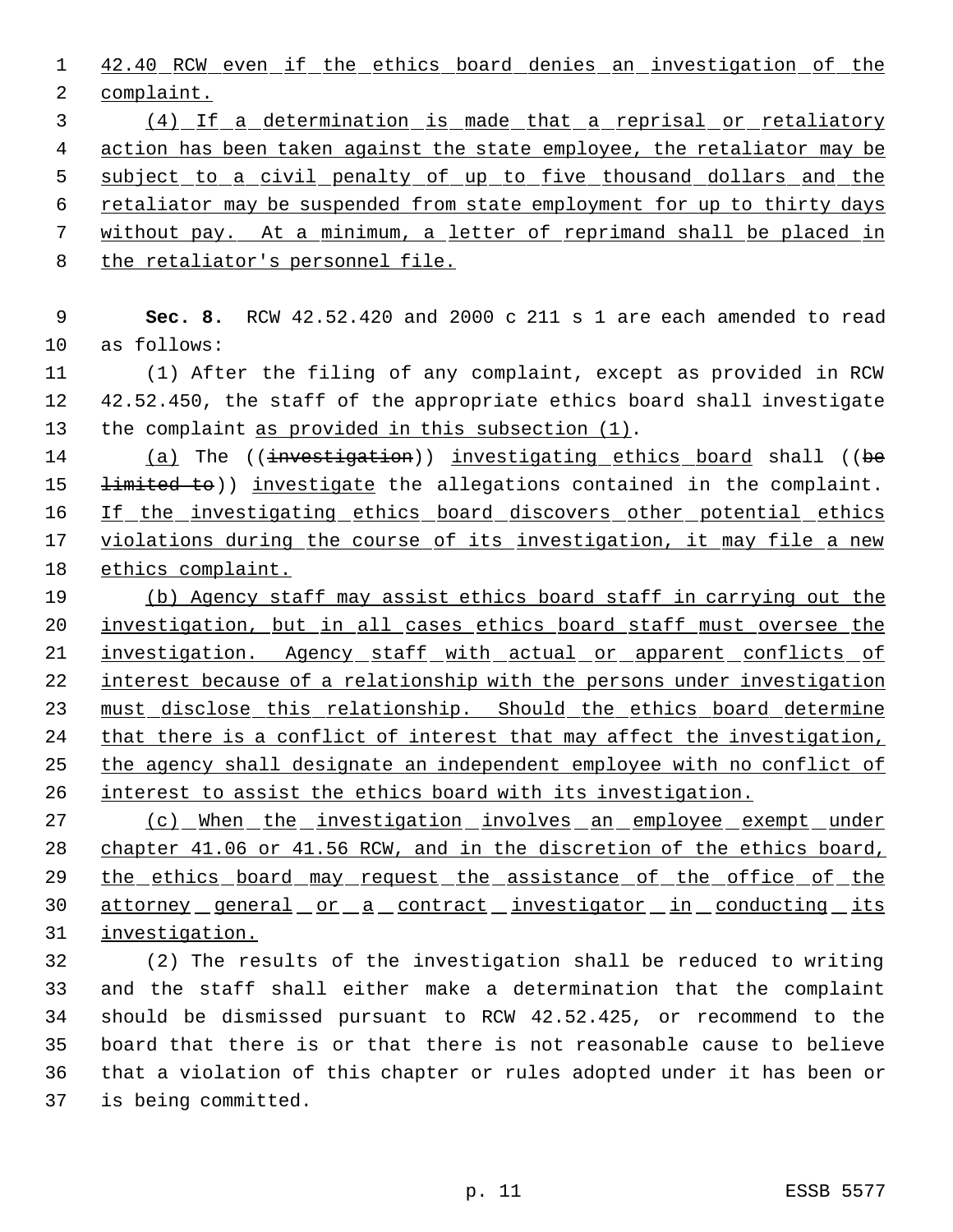(3) The board's determination on reasonable cause shall be provided to the complainant and to the person named in such complaint.

3 (4) The identity of a person filing a complaint under RCW 42.52.410(1) is exempt from public disclosure at all times unless the person filing a complaint consents to public disclosure and copying by written waiver. All documents related to the complaint and subsequent investigation are also exempt from public disclosure and copying and 8 shall not be released by any legislator or statewide elected official.

 **Sec. 9.** RCW 42.52.460 and 1994 c 154 s 216 are each amended to read as follows:

 Any person who has notified the appropriate ethics board and the attorney general in writing that there is reason to believe that RCW 42.52.180 is being or has been violated may, in the name of the state, bring a citizen action for any of the actions authorized under this chapter. A citizen action may be brought only if the appropriate ethics board or the attorney general have failed to commence an action under this chapter within forty-five days after notice from the person, the person has thereafter notified the appropriate ethics board and the attorney general that the person will commence a citizen's action within ten days upon their failure to commence an action, and the appropriate ethics board and the attorney general have in fact failed 22 to bring an action within ten days of receipt of the second notice. An 23 action is deemed to have been commenced when the appropriate ethics board or the board's executive director accepts a complaint for filing and initiates a preliminary investigation.

 If the person who brings the citizen's action prevails, the judgment awarded shall escheat to the state, but the person shall be entitled to be reimbursed by the state of Washington for costs and attorneys' fees incurred. If a citizen's action that the court finds was brought without reasonable cause is dismissed, the court may order the person commencing the action to pay all costs of trial and reasonable attorneys' fees incurred by the defendant.

 Upon commencement of a citizen action under this section, at the request of a state officer or state employee who is a defendant, the office of the attorney general shall represent the defendant if the attorney general finds that the defendant's conduct complied with this chapter and was within the scope of employment.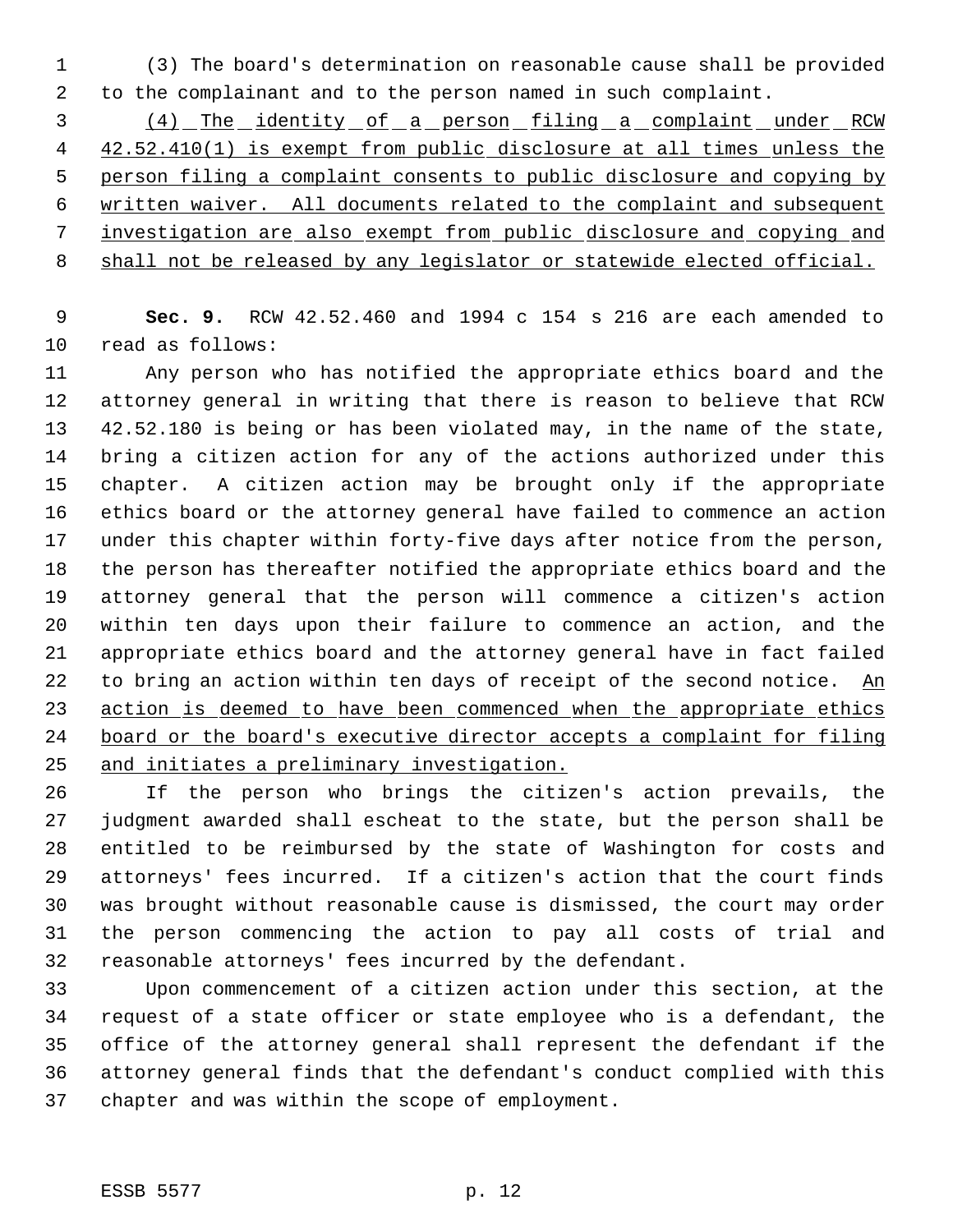NEW SECTION. **Sec. 10.** A new section is added to chapter 42.52 RCW to read as follows:

 (1) Each agency shall designate an ethics advisor or advisors to provide informal ethics advice to state officers and employees and to ensure uniformity in the agency's operations with respect to the ethics in public service law. Agencies shall inform the appropriate ethics board of their designated advisors, and the advisors shall receive regular training from the appropriate ethics board on a schedule to be determined by the appropriate ethics board. Ethics advisors may solicit informal and formal advice from the appropriate ethics board and may also serve as a point of contact within an agency to assist with ethics investigations or to coordinate ethics trainings and updates.

 (2) Every state officer and employee shall attend an ethics training approved by the appropriate ethics board within sixty days of taking office or employment. Beginning January 1, 2014, every state officer and state employee shall attend an ethics training approved by the appropriate ethics board in coordination with other agency-provided training, including sexual harassment training, but no less than every three years. Every state officer and state employee subject to RCW 42.52.150(4) must be provided specialized or enhanced ethics training approved by the appropriate ethics board every three years thereafter.

 NEW SECTION. **Sec. 11.** A new section is added to chapter 42.40 RCW to read as follows:

 No legislator or statewide elected official may be compelled to disclose the following information:

 (1) Information identifying a person who: (a) Makes a report of a possible improper governmental action as defined in RCW 42.40.020 to any legislator or statewide elected official; and (b) requests his or her identity or any identifying information not be disclosed; and

 (2) Investigative records compiled by a legislator or statewide elected official conducting an investigation of a possible improper governmental action as defined in RCW 42.40.020.

 NEW SECTION. **Sec. 12.** A new section is added to chapter 42.56 RCW to read as follows: